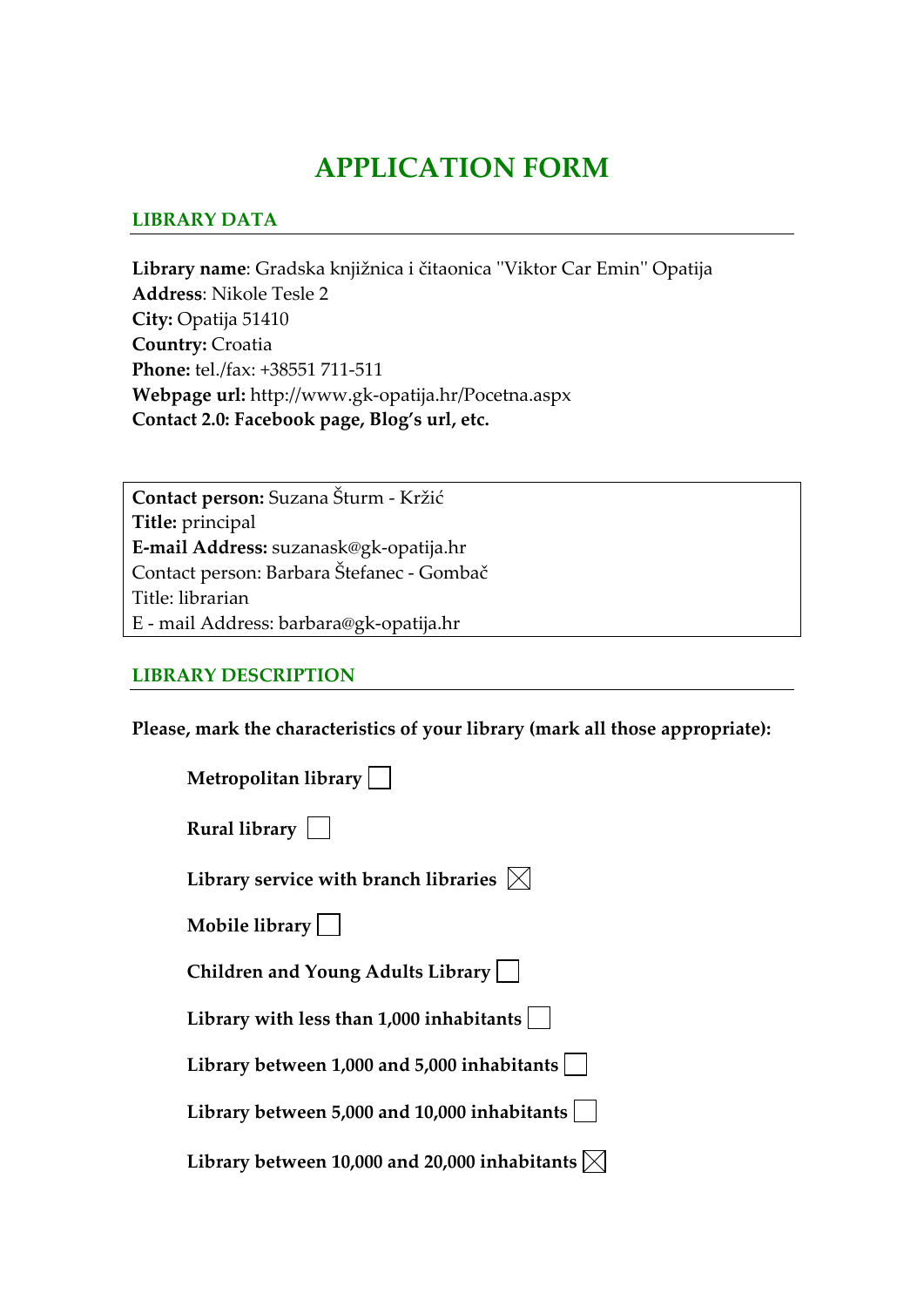| Library between 20,000 and 30,000 inhabitants               |  |
|-------------------------------------------------------------|--|
| Library between 30,000 and 100,000 inhabitants              |  |
| Library between $100,000$ and $200,000$ inhabitants $\vert$ |  |
| Library between 200,000 and 500,000 inhabitants             |  |
| Library with more than $500,000$ inhabitants                |  |
| <b>RE INFORMATIO</b>                                        |  |

**Please, tell us a bit more about your library, pictures are also welcome:** 

| <b>Short description:</b>                                                                    |  |  |  |  |
|----------------------------------------------------------------------------------------------|--|--|--|--|
| Public library "Viktor Car Emin" Opatija was founded in 1950., and was                       |  |  |  |  |
| opened for public in the fall of 1951. However, the library                                  |  |  |  |  |
| activities on Opatija's area date from 2 <sup>nd</sup> half of 19 <sup>th</sup> century when |  |  |  |  |
| the croatian and italian reading rooms were founded, but the                                 |  |  |  |  |
| development of the reading activity in Opatija starts in 1888. with                          |  |  |  |  |
| the institution of Society Zora, in whose activities also participated                       |  |  |  |  |
| respected writers of local and national literary history.                                    |  |  |  |  |
| Due to the troubled historical times (World war I. and II.) in 1927. stop the                |  |  |  |  |
| Society's activities, but continues in 1945., which included the                             |  |  |  |  |
| library activity.                                                                            |  |  |  |  |
| Since it's foundation in 1950., Library "Viktor Car Emin" Opatija changed it's               |  |  |  |  |
| status several times, working either as an independent institution                           |  |  |  |  |
| or as a part of another social organisation. On July 16th 1993.                              |  |  |  |  |
| Library got a permanent status as an independent institution.                                |  |  |  |  |
| Our library is situated in the renewed building of the Cultural home Zora.                   |  |  |  |  |
| Since 1996. it is runned by director Suzana Šturm-Kržić and it has                           |  |  |  |  |
| 13 employees. Library in Opatija forms a central department with                             |  |  |  |  |
| 4 branch libraries (Matulji, Kastav, Lovran, Mošćenička Draga).                              |  |  |  |  |
| Library offers it's users a wide spread of belletristical and                                |  |  |  |  |
| professional literature for children and adults, along with the                              |  |  |  |  |
| children's department, department for teenagers, reading                                     |  |  |  |  |
| roomwith newspapers and magazines, study reading room,                                       |  |  |  |  |
| regional book corpus that consists of items connected with the                               |  |  |  |  |
| wider homeland area and people related to it by birth or work and                            |  |  |  |  |
| internet service.                                                                            |  |  |  |  |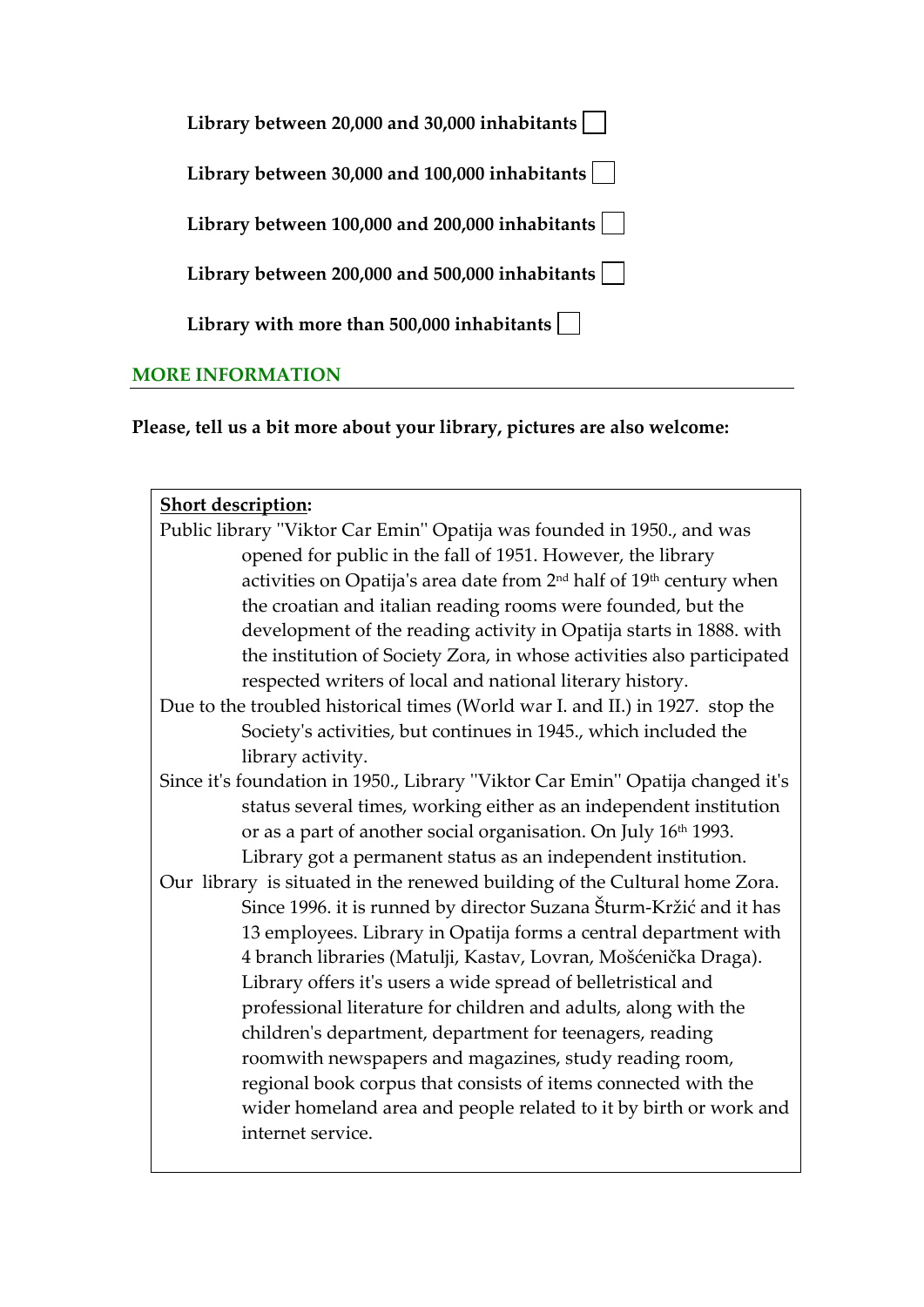#### **Current library programs:**

- For years, Library implements programs for children such as childrenʹs creative workshop and the storytelling group for the youngest guided by itʹs staff members, english group for people of third age, book club for yound adults and other occasional events such as literary encounters, book promotions, educational workshops for children, exhibitions and similar activities that have excellent reception among itʹs users.
- Currently, across the state it is conducted a manifestation ‐ Croatianʹs book month dedicated to promotion of croatian books and writers. This year the manifestationis called "Let's read poets!" to add the attention to old and new poetry generations. the Library Opatija also participates in the manifestation with itʹs program: exhibition Our poets, literary workshop for grown‐ups Verse as gift, workshop and reading poetry ‐ Poetry for good morning for the members of Retirement home Volosko, poetry reading of students from High school Eugen Kumičić Opatija and poetry evenings with young local poets.
- For children: project for children from Elementary school Rikard Katalinić Jeretov Opatija in which they will learn about Library and itʹs activities ‐ Ask the question, seek the answer!, Big ones for the youngest ‐ literary encounter in which the children from elementary school read to the youngest children their favourite poems, picture books etc., poetry study group and participation in the National quiz to encourage reading.

# **Please tell us about the kind of activities you would be interested in doing with your sister library:**

Library Opatija is interested in maintaining regular contact between library staff (e.g. Twitter), sharing basic information about each library, as well as exchanging plans, informations, news, programs… ‐ any type of informational exchange, making scrapbooks, slide presentations, CD…participating in each